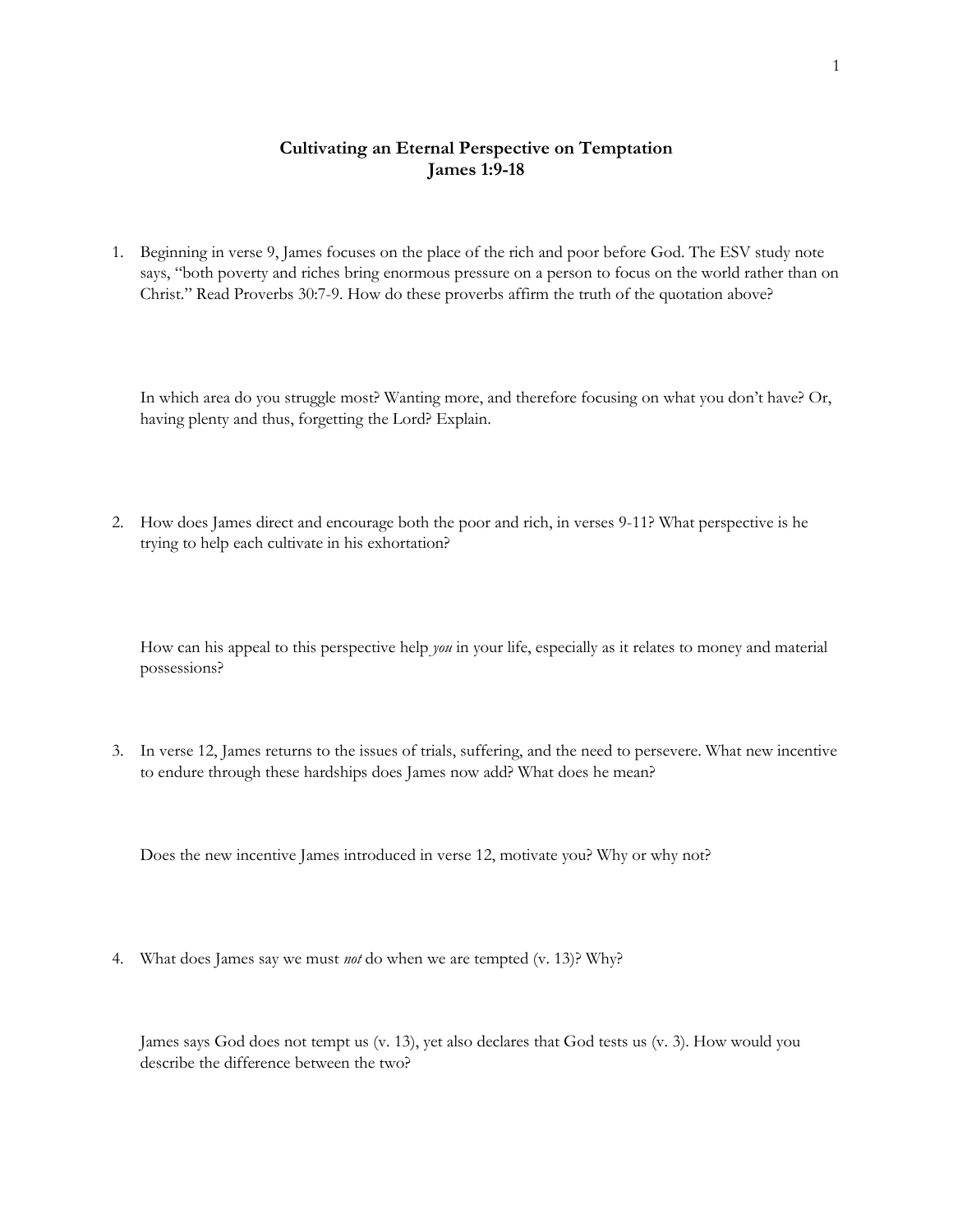What truth is James teaching us here about God's character (v. 13)? Why is that truth vital to affirm and embrace?

5. If we are not tempted by God, according to verse 13, where does temptation come from (v. 14-15)?

Read Matthew 5-7; 15:10-20. Our culture focuses a great deal on behavior, almost exclusively so. What key principle is being taught by Jesus and James about the origins of our behavior?

6. After desire "gives birth to sin," what happens (v. 15)? What does that mean?

Read Romans 6:23. Paul agrees with James about the consequence of sin. What good news does Paul offer in response to the bad news?

7. In verses 16-17, James once more reminds his readers of God's goodness. What else does he say about God that makes this news even better? (See also, Psalm 102:25-27; Malachi 3:6)

Why is this good news? How does this attribute of God differ from human tendencies?

8. In verse 18, James speaks of our spiritual salvation. How does God "bring us forth" by the "word of truth." What is the "word of truth" to which he refers? (See Ephesians 1:13; Colossians 1:5; 2 Timothy 2:15)